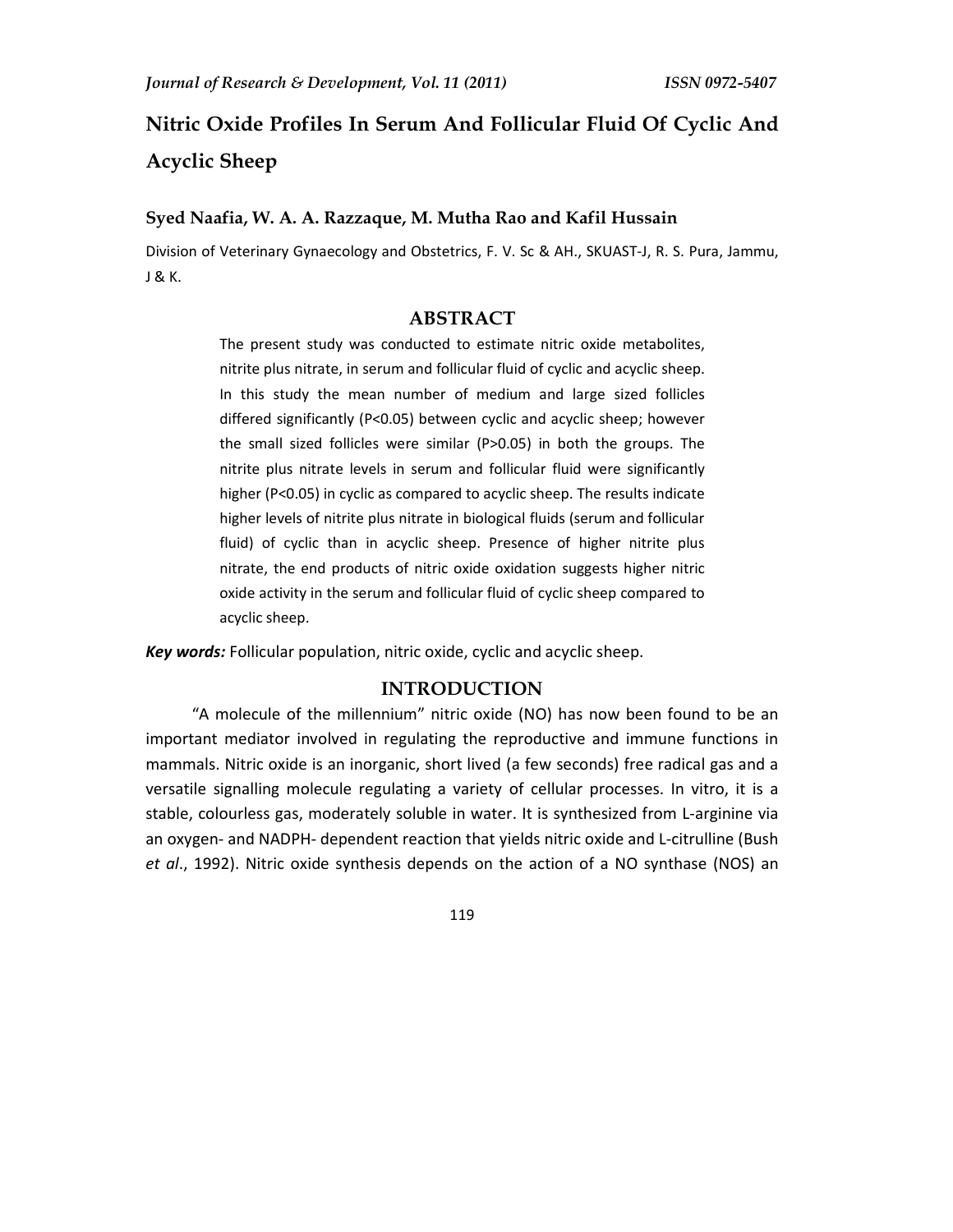enzyme that exists in three isoforms that have been classified depending on the tissue of origin as well as on functional properties. The importance of NO is recognized in several aspects of female reproduction such as ovarian follicular development (Rosselli *et al*., 1998; Jablonka-Shariff and Olson, 2000), preovulatory LH surge (Dhandapani and Brener, 2000), ovulation (Olson *et al*., 1999), release of certain steroids and gonadotropins (Pickard *et al*., 1991), steroidogenesis (Jablonka-Shariff and Olson, 1998) and oocyte meiotic maturation (Schwarz *et al*., 2008). Therefore the present investigation was carried out to quantify NO levels in follicular fluid and serum of cyclic and acyclic sheep.

# **MATERIAL AND METHODS**

The present study was conducted at Division of Animal Reproduction, Gynaecology and Obstetrics. Faculty of Veterinary sciences and Animal Husbandry R.S. Pura, Jammu during the period between March to October, 2011.

Blood (before slaughter) and ovaries of the same animal were collected from a municipal slaughter house. The ovaries collected were classified into cyclic and acyclic.

 Ovaries with a corpus hemorrhagicum (CH), a large CL and >5mm follicle(s) in diameter or a regressing CL with follicle(s) >6mm in diameter were classified as active and the animals as cycling.(Fig.1) Whereas ovaries without a CL or CH or the pressure of a regressed CL without <5mm in diameter follicle(s), such ovaries were classified as inactive and the animals as non-cycling (Azawi *et al*., 2008) (Fig.2).

#### **Collection of blood and serum separation**

Before slaughter 5ml of blood was collected (without anticoagulant) by jugular venepuncture followed by centrifugation at 2000g for 10minutes to harvest serum followed by storage at -20 $^0$ C until further use.

## **Collection of follicular fluid**

Ovaries were collected daily from March 2011 to October 2011 from municipal slaughter house. No information regarding identity and history was included in this study. Immediately after slaughter, ovaries of the same animal with no apparent clinical abnormalities were collected and transported to the laboratory in Phosphate Buffered saline in an ice box within 30 minutes. Follicles were divided into three groups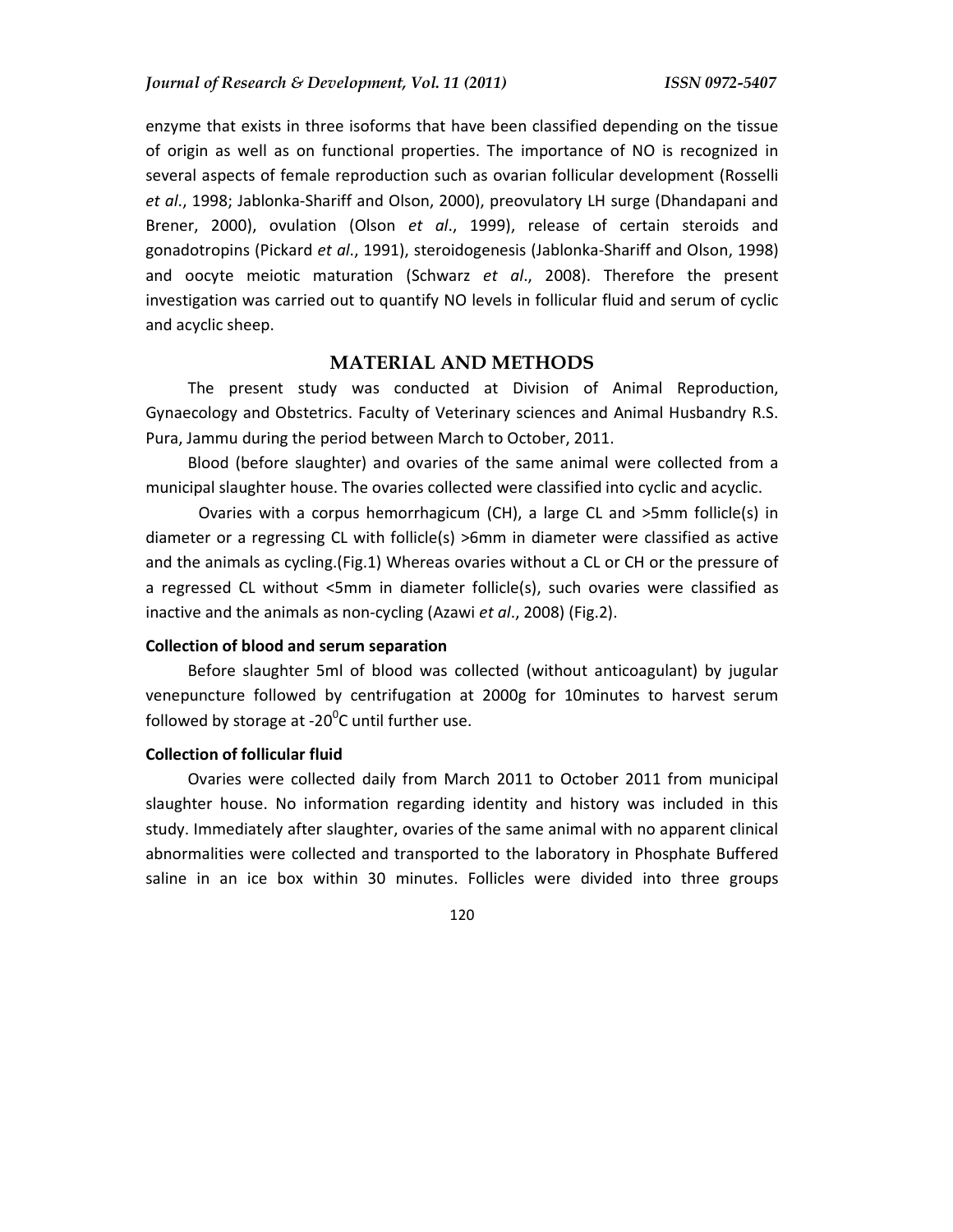depending on their diameter; small (<2 mm), medium (2-4 mm) and large (>4 mm) (Shailaja and Kumari, 1984). Follicular fluid was aspirated by using a separate hypodermic tuberculin syringe for each ovary and was pooled irrespective of their size. It was collected by applying slight pressure to avoid additional traumatisation of follicles. Aspirated fluid was centrifuged at 3000rpm for 15minutes to remove cellular debris. The sample was kept at -20 $\rm ^{0}$ C till further use.



**Fig.1. Reproductive tract of cyclic sheep with presence of medium and large sized follicles** 



**Fig.2. Reproductive tract of acyclic sheep with presence of small sized follicles**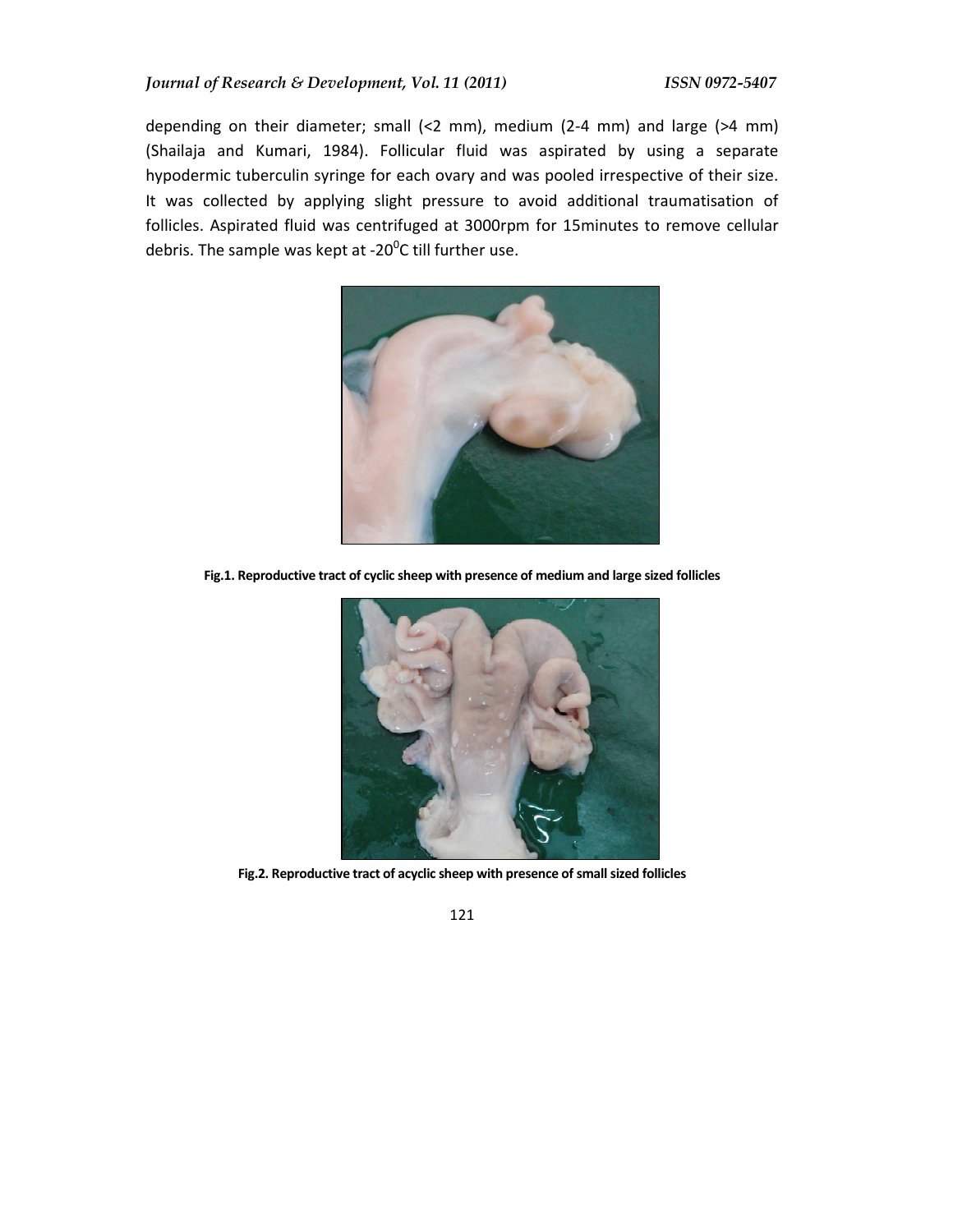

**Fig. 3. Presence of large sized follicle on cyclic ovary** 



**Fig.4. Aspiration of follicular fluid using tuberculin syringe**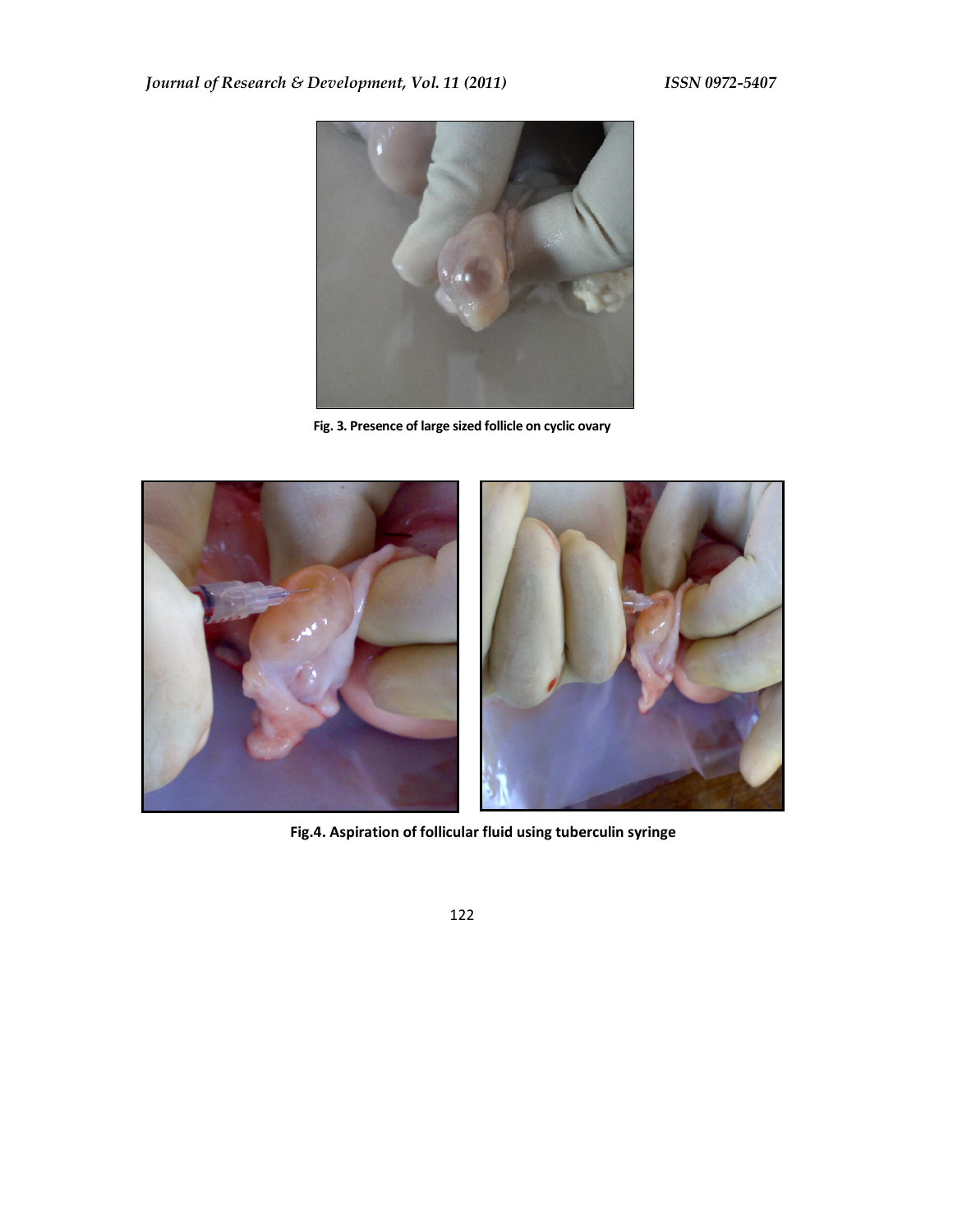#### **COPPER-CADMIUM ALLOY**

10gms of copper was melted initially in a crucible followed by 90gms of cadmium and were mixed in the molten state. The molten alloy was made into a block immediately. The copper-cadmium alloy thus formed was powdered using a metal file.

### **Determination of NO2 and NO<sup>3</sup>**

The  $NO<sub>2</sub>$  and  $NO<sub>3</sub>$  concentration in the serum and follicular fluid measured together as described below (Sastry *et al*., 2002).

Copper-cadmium alloy filings were washed twice with 100ml of deionised distilled water in a 150ml Erlenmeyer flask. After discarding the supernatant, the filings were washed with 100ml 0.5N HCl. This washing removed the hydroxide of cadmium (Cd  $(OH)_2$ ), which resulted in a change in texture and color. The filings appeared gray and slightly buoyant. These activated filings are quickly washed twice with 100ml of 0.1N HCl and stored in 50ml of 0.1M HCl at 2-8<sup>0</sup>C till further use.

100µL of serum and follicular fluid were taken in test tubes and 400µL of 50mM Carbonate buffer was added to each test tube followed by150mg of activated and dried copper-cadmium alloy filings. The tubes were incubated for 1hr at 37<sup>0</sup>C with thorough shaking. After incubation, 100µL of 0.35M Sodium hydroxide was added in order to halt the reaction; followed by adding 400µL of 120mM Zinc sulphate solution on a vortex mixture. The test tubes were allowed to stand for 10minutes, followed by centrifugation at 4000g for 10minutes at room temperature. Precipitate settled down and 500µL of clear supernatant was transferred to another test tube; 250µL of 1.0% Sulphanilamide (prepared in 3N HCl) and 250µL of 0.1% N-naphthylethylene diamine (prepared in water) were added with shaking. After 10minutes the absorbance was measured at 545nm against a blank containing the same concentration of ingredients without any test sample.

## **RESULTS AND DISCUSSION**

Table 1 shows that the average number of small sized surface follicles was slightly more in cyclic sheep (5.40  $\pm$  0.42) as compared to acyclic sheep (4.5  $\pm$  0.401)(Fig.5). However the difference between cyclic and acyclic sheep for small size surface follicles was non-significant. The average number of medium sized follicles recorded in cyclic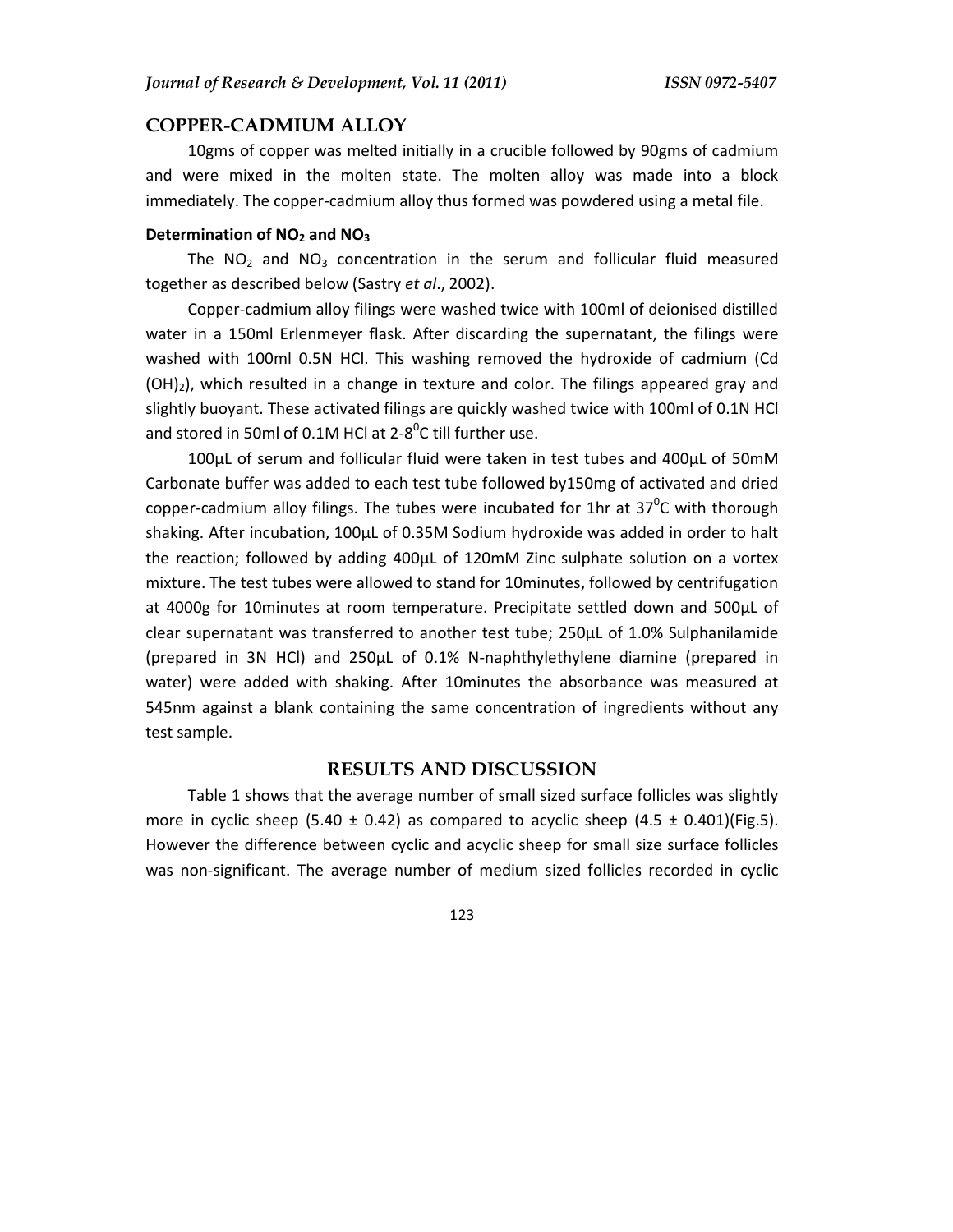sheep (3.2  $\pm$  0.326) was significantly higher (P<0.05) as compared to (1.0  $\pm$  0.25) follicles in acyclic sheep. Similarly the average number of large size follicles in cyclic sheep (1.8  $\pm$ 0.20) were significantly higher (P<0.05) as compared to (0.2  $\pm$  0.13) follicles in acyclic sheep.

| S.No. | Follicle size  | Cyclic $(n=10)$ | Acyclic (n=10) | "t"-value   |
|-------|----------------|-----------------|----------------|-------------|
|       | Small (<2mm)   | $5.40 \pm 0.42$ | $4.5 \pm 0.40$ | $1.22^{NS}$ |
|       | Medium (2-4mm) | $3.2 \pm 0.33$  | $1.0 \pm 0.25$ | $6.74*$     |
|       | Large (>4mm)   | $1.8 \pm 0.20$  | $0.2 \pm 0.13$ | $6.00*$     |

**Table 1: Average number of small, medium and large size surface follicles in cyclic and acyclic sheep (Mean ± S.E)** 

\* indicates significant values at P<0.05; NS indicates non-significant values at P>0.05

The present study is in agreement with the findings of Andurkar *et al*., (2004) and Sontakke *et al*., (2009) who also reported a significant difference in the number of medium and large sized follicles between cyclic and acyclic goats.



**Fig. 5: Average number of small, medium and large sized follicles**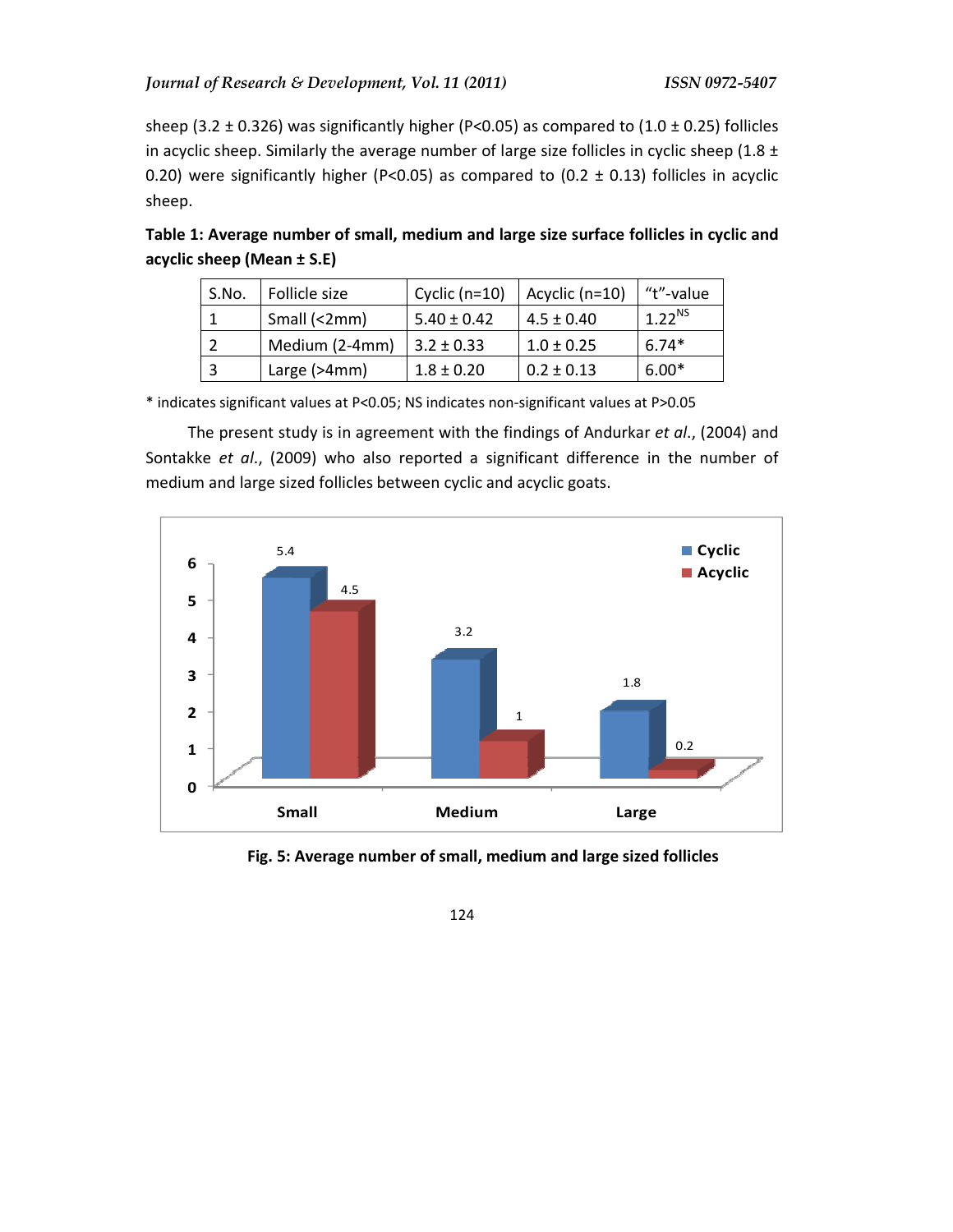| Table 2: Nitric oxide metabolites (nitrite plus nitrate) concentration ( $\mu$ M) in follicular |
|-------------------------------------------------------------------------------------------------|
| fluid and serum in cyclic and acyclic sheep (Mean $\pm$ S.E)                                    |

| S.No. Variable   |                                           | $\vert$ Cyclic (n=10) $\vert$ Acyclic (n=10) $\vert$ "t"- value |          |
|------------------|-------------------------------------------|-----------------------------------------------------------------|----------|
| Follicular fluid | $\vert$ 50.04 ± 2.16 $\vert$ 23.32 ± 2.18 |                                                                 | $17.88*$ |
| Serum            | $49.76 \pm 1.81$ 27.24 $\pm$ 1.40         |                                                                 | $18.74*$ |

\* indicates significant values at P<0.05



**Fig. 6: Nitric oxide metabolites (nitrite plus nitrate) concentration (µM) in follicular fluid and serum**

The NO synthesized in tissue is completely metabolized to nitrate and nitrite ( $NO<sub>2</sub>$ and NO<sub>3</sub>). Therefore, estimation of nitrate/nitrite provides indirect means of estimating endogenous NO concentration (Schulz *et al*., 1999). The present study demonstrates the presence of NO in serum and follicular fluid in sheep. This study revealed a significant difference in concentrations of NO in serum and follicular fluid of cyclic and acyclic sheep.(Table 2; Fig.6).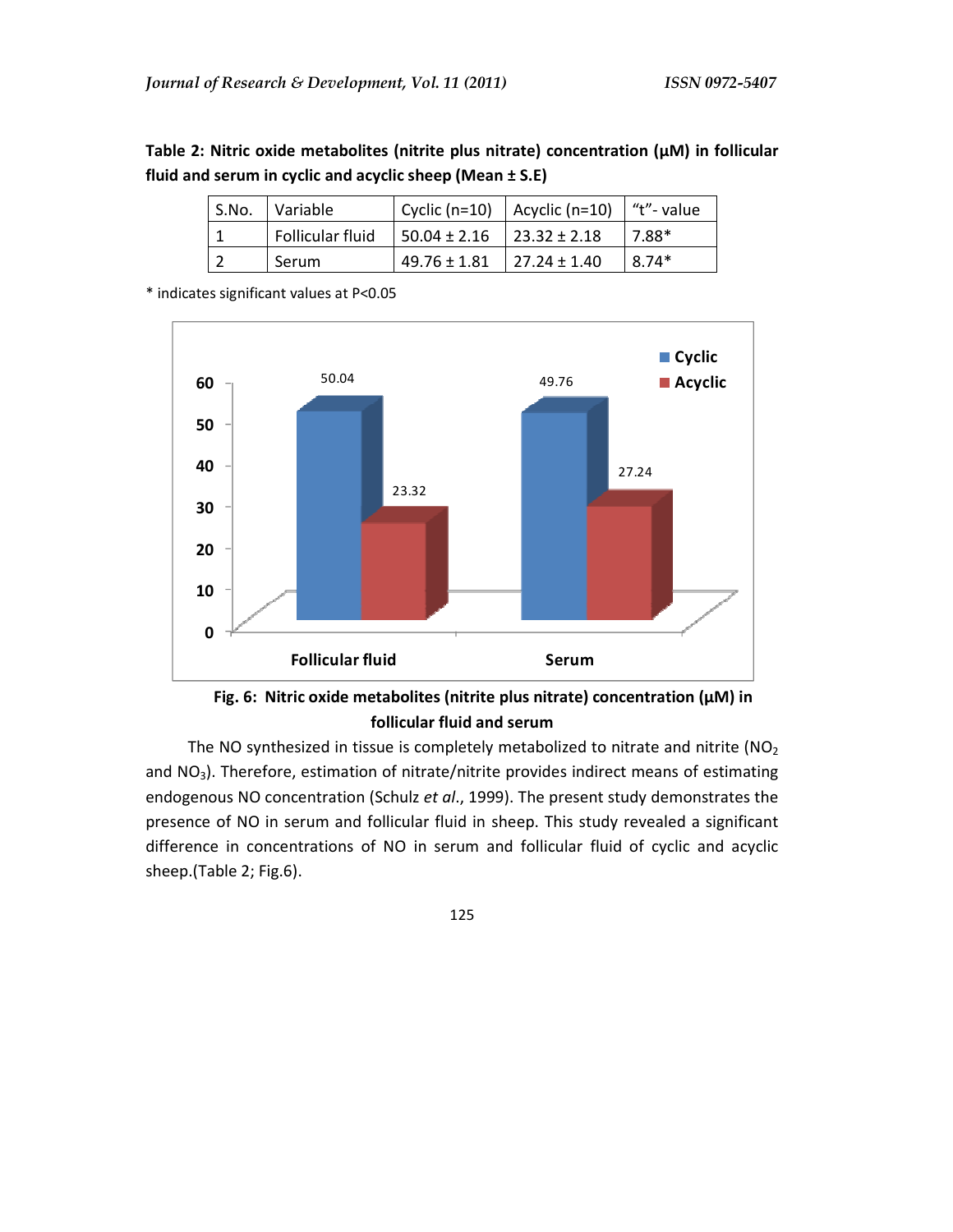Increased serum concentrations of  $NO<sub>2</sub>$  and  $NO<sub>3</sub>$  have been reported to be associated with follicular development in women (Rosselli *et al*., 1994). This higher level indicates that NO may be associated with folliculogenesis and ovulation. The serum NO level observed in the present study is in accordance with Sarath *et al*., (2010) who reported serum nitric oxide concentration in cyclic and acyclic goats ranging from 10.77 ± 0.08 to 11.90 ± 0.37 and 9.64 ± 0.33 to 10.75 ± 0.25 µM, respectively. Sastry *et al*., (2002) who reported 57.53  $\pm$  4.26 and 50.36  $\pm$  6.90  $\mu$ M/L in sheep and cattle, respectively. Bulbul *et al*., (2008) who reported higher levels of NO during the cyclic stage in Brown Swiss cows. In the present study, the significant higher concentration of NO in cyclic as compared to acyclic sheep might be due to occurrence of oestrus, emergence of follicular wave (Mitchell *et al*., 2004), occurrence of ovulation (Yamauchi *et al*., 1997) and formation of corpus luteum. The low level of NO in acyclic sheep might be due to decreased follicular growth and absence of ovulation.

Follicular fluid environment can be a high quality index of follicular functional status as well as the reproductive state of the animal. In the present study NO ( $\mu$ M) concentration in follicular fluid of cyclic sheep (50.04  $\pm$  2.16) was significantly higher (P<0.05) than in acyclic sheep (23.32  $\pm$  2.18). These results are not in accordance with the finding of Khan *et al*., (2012) in buffaloes who reported increased NO levels in follicular fluid of acyclic buffaloes speculating that higher NO triggers the development of acyclicity in buffaloes. The presence of NO in the follicular fluid compartment and its possible role in follicular development has been demonstrated in a number of livestock species (Dixit and Parvizi, 2001). This significant higher (P<0.05) level of NO in follicular fluid in cyclic sheep reflects its association with reproductive functions.

## **REFERENCES**

- Andurkar, S. B., Patil, R. K. and Sahatpure, S. K. 2004. Atresia of follicles in goat. *Intas Polivet*, **5**: 283-288.
- Azawi, O. I., Ali, A. J. and Lazim, E. H. 2008. Pathological and anatomical abnormalities affecting buffalo cow's reproductive tracts in Mosul. *Iraqi Journal of Veterinary Science*, **22**: 59-67.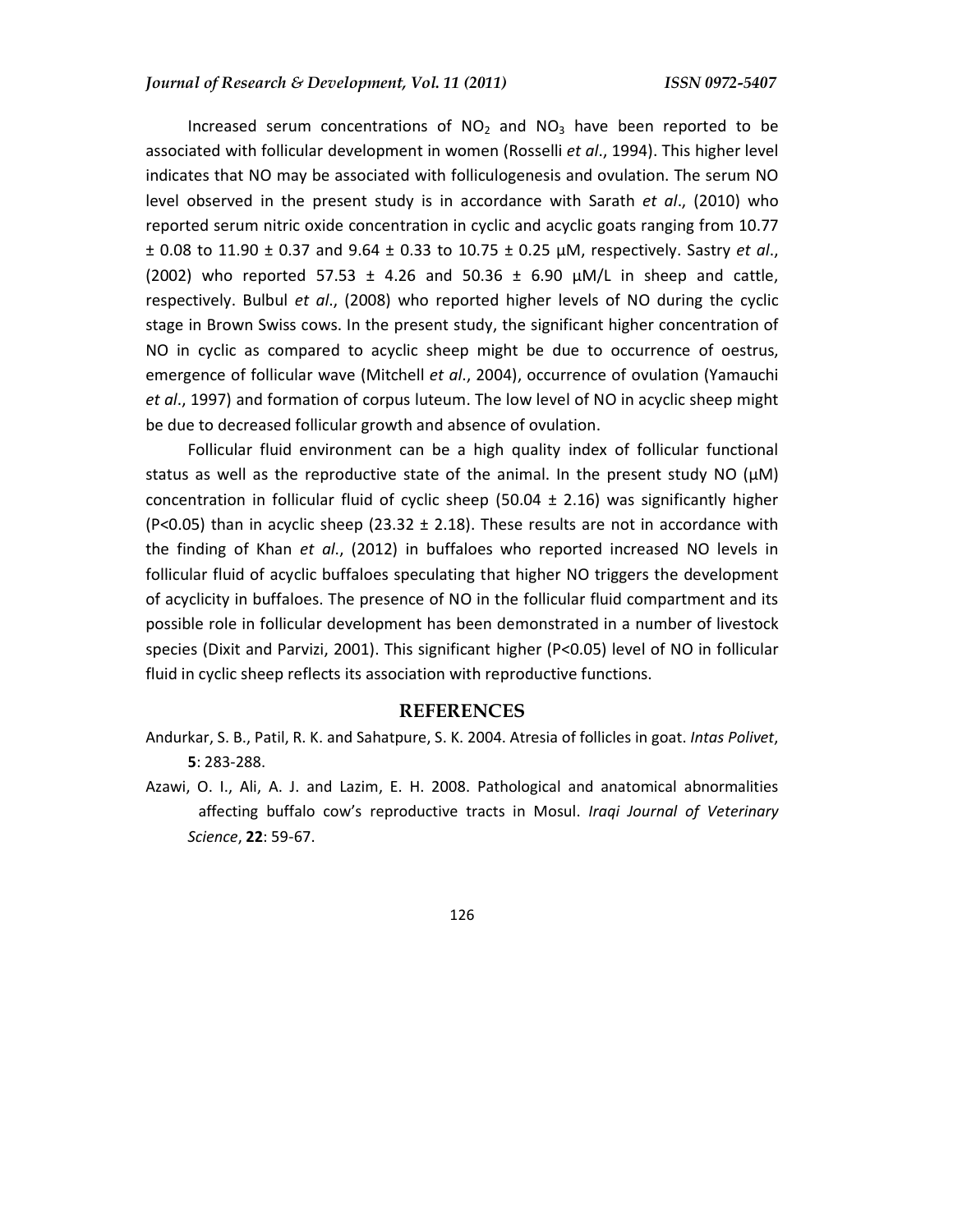- Bulbul, A., Celik, H. A., Sireli, M., Avci, G. and Civelek, T. 2008. Blood nitric oxide and ovarian steroids levels during the cycle stages in Brown Swiss cows. *Ankara University Veterinary Derg*, **55**: 155-159.
- Bush, P. A., Gonzales, N. E., Griscavage, J. M. and Ignarro, L. J. 1992. Nitric oxide synthase from cerebellum catalyses the formation of equimolar quantities of nitric oxide and citrulline from L-arginine. *Biochemical and Biophysical Research Commun*ication, **185**: 960-966.
- Dhandapani, K. M. and Brener, D. W. 2000. The role of glutamate and nitric oxide in the reproductive neuroendocrine system. *Biochemistry Cell Biology*, **78**: 165-179.
- Dixit, V. D. and Parvizi, N. 2001. Nitric oxide and the control of reproduction. *Animal Reproduction Science*, **65**: 1-16.
- Jablonka-Shariff, A. and Olson, L.M. 1998. The role of nitric oxide in oocyte meiotic maturation and ovulation: Meiotic abnormalities of endothelial nitric oxide synthase knock out mouse oocytes. *Endocrinology,* **139**: 2944-2954.
- Jablonka-Shariff, A. and Olson, L.M. 2000. Nitric oxide is essential for optimal meiotic maturation of murine cumulus-oocyte complexes in vitro. *Molecular reproductive development,* **55**: 412-421.
- Khan, F. A. and Das, G. K. 2012. Follicular characteristics and intrafollicular concentrations of nitric oxide and ascorbic acid during ovarian Acyclicity in water buffalo (Bubalus bubalis). *Tropical Animal Health and Production*, **44**: 125-131.
- Mitchell, L. M., Kennedy, C. R. and Hartshorne, G. M. 2004. Pharmacological manipulation of nitric oxide levels in mouse follicle cultures demonstrates key role of extracellular control of ovulation. *Human Reproduction*, **19**(8): 1705-1712.
- Olson, L. M. Jablonka-Shariff, A. and Beltsos, A. N. 1999. Ovarian nitric oxide: a modulator of ovulation and oocyte maturation. In: *Ovulation: Evolving Scientific and Clinical Concepts* Adashi F. Y ed: Springer-Verlag, New York.
- Pickard, R. S., Powell, P. H. and Zar, M. A. 1991. The effect of inhibitor of nitric oxide biosynthesis and GMP formation on nerve derived relaxation of human cavernosal smooth muscle. *British Journal of Pharmacology*, **104**: 755-759.